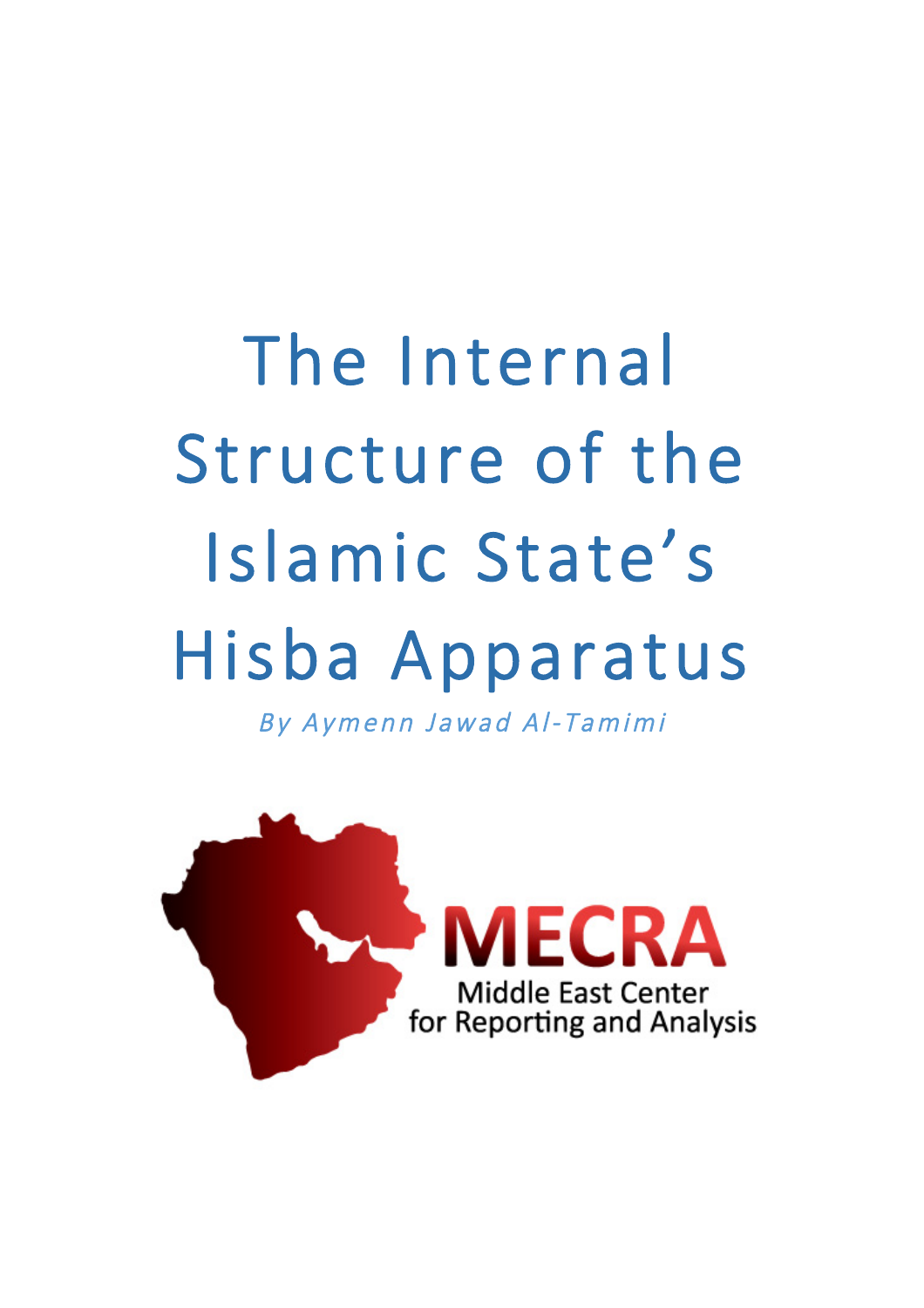Of the various administrative departments of the Islamic State, the Hisba is perhaps one of the most well-known. The Hisba's functions can be summarized in the Qur'anic concept of 'commanding what is right and forbidding what is wrong' (e.g. Qur'an 3:104). In other words, the Hisba's role is Islamic morality enforcement, including compliance with dress codes, the prevention of practices deemed un-Islamic such as selling and consumption of alcohol, and inspection of markets to ensure expired goods are not being sold. Of course, the Islamic State is not the only jihadist organization to have implemented the concept of Hisba on the ground. Prior to the invasion of Iraq, the Hisba was a feature of Ansar al-Islam's Islamic emirate project.

However, the Islamic State's administrative organization of Hisba has been far more complex than that of its predecessors. The Hisba department was one of a series of diwans (ministries/departments) of the Islamic State established after the announcement of the Caliphate. This does not mean of course that no concepts of Hisba existed in areas of Islamic State control prior to the Caliphate declaration: imposition of dress codes on women and the existence of a women's Hisba team, for example, were already on the ground in Raqqa city in the first half of 2014 prior to the Caliphate declaration.

The Hisba is sometimes thought of as the Islamic State's 'Islamic police,' but documentary evidence from the Islamic State shows that this association is not correct. The Islamic police actually answers to the judiciary department of the Islamic State: the Diwan al-Qada wa al-Madhalim. Of course, the Hisba works with the Diwan al-Qada wa al-Madhalim in relevant cases for referral to the judiciary, but that does not make it the Islamic police.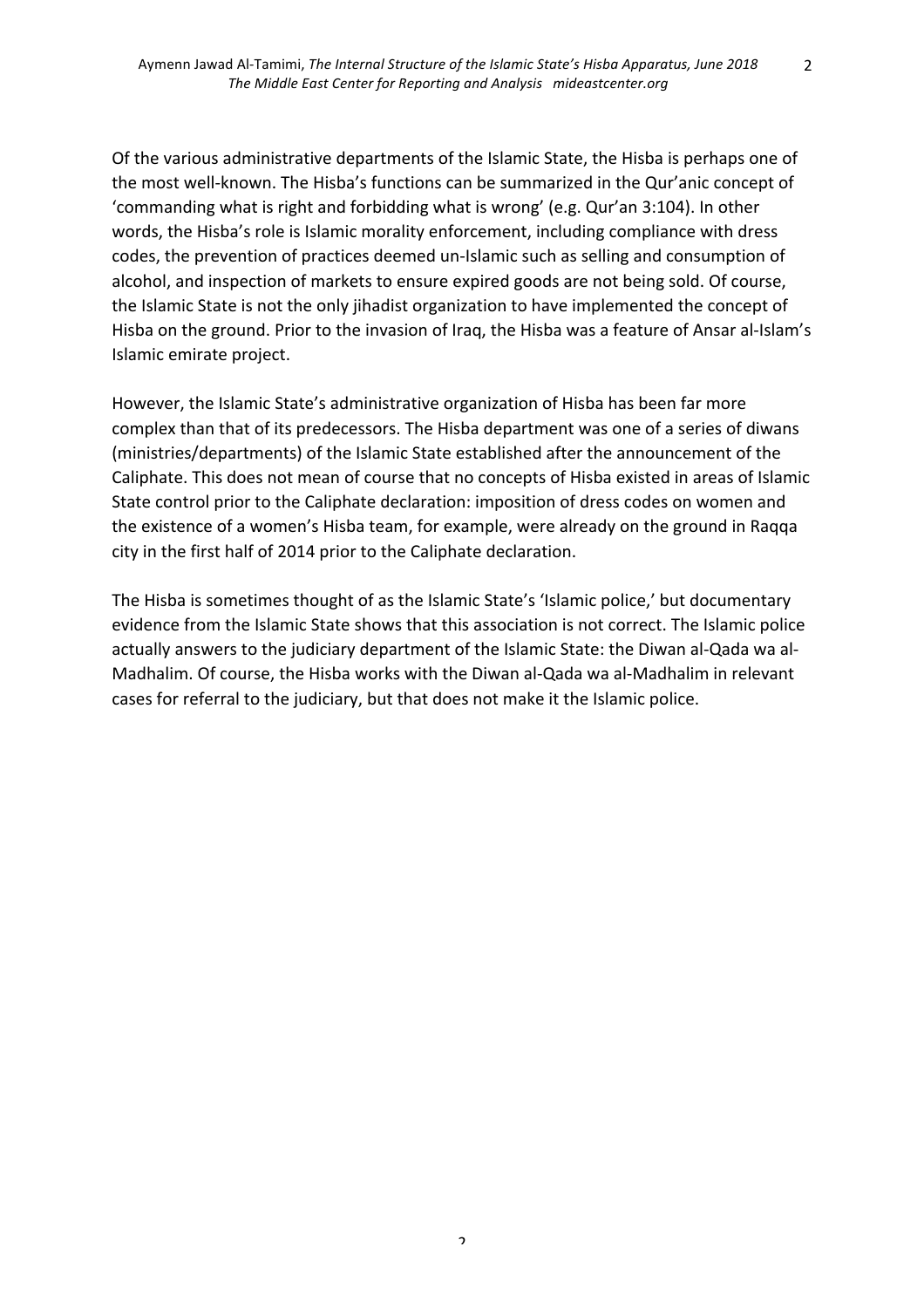

*A destroyed Islamic State Hisba office in the Raqqa countryside. Photo by Aymenn Jawad Al-Tamimi, May 2018.*

Today, with the Islamic State's territorial control only a small fraction of what it held at the height of its success in 2014-2015, there is little room today for implementation of Hisba. After all, how can Hisba be implemented without populations to govern? As a result, within the Islamic State's original core of Iraq and Syria, implementation of Hisba is mainly found in an enclave that is Islamic State in everything but name: Jaysh Khalid bin al-Waleed, which continues to control a small enclave of territory on the border with the Golan Heights. Since it is unlikely the Islamic State will rise again to its previous peak of power, the evidence it left behind of its complex administrative system- including its Hisba apparatus- should be seen as a unique snapshot of history.

The internal documents that I obtained from Syria and are the subject of this article concern the internal structure of the Hisba. It appears that early on within the Islamic State's existence as the Caliphate, assignments of various elements of the Hisba apparatus were overlapping or being duplicated, leading to bad planning and operation. This problem led to the issuing of these documents to define more clearly the Hisba structure at the provincial and sub-provincial level.

The documents show a typical case of Islamic State administrative structure in broader outline: that is, a greater Diwan X (ministry) and provincial branches of that Diwan (e.g.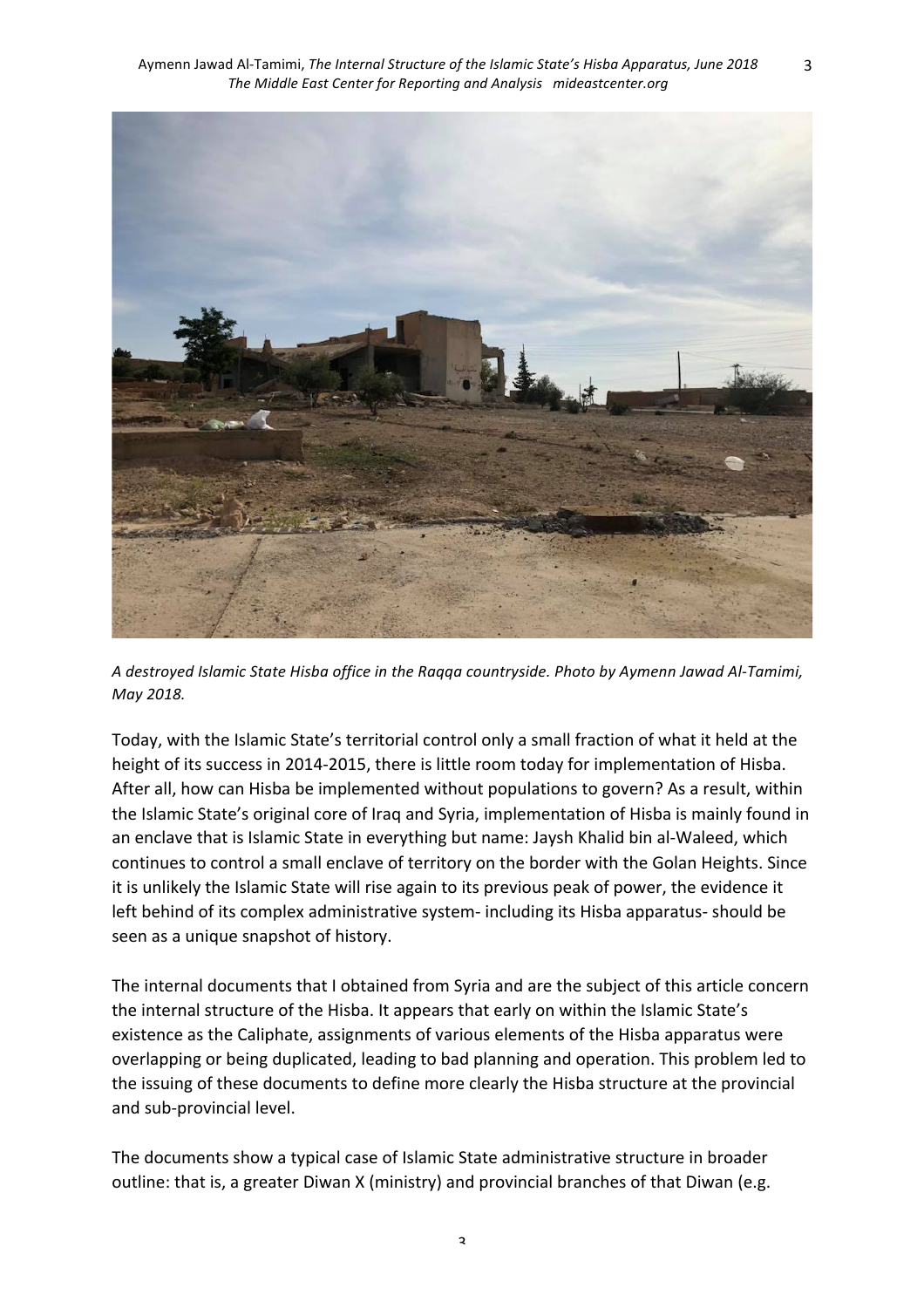Diwan X of wilaya A) that communicate and coordinate with the greater Diwan. The name of Abu Saleh al-Arabi as head of the greater Diwan al-Hisba also turns up in a Hisba document from November 2014 outlining an exchange program for Hisba officials between various wilayas. 

Note the reference in these documents to the General Supervisory Committee. This was the general governing body of the Islamic State whose name was later changed to the Delegated Committee. 

The most important lesson to note from these documents is that they illustrate a case of how the Islamic State faced problems in governance and took steps to try to address those problems. It can be easy to be taken in by bureaucratic records at face value and imagine that somehow everything was in order.

The documents appear below and are fully translated. Any explanations of terms are in square brackets.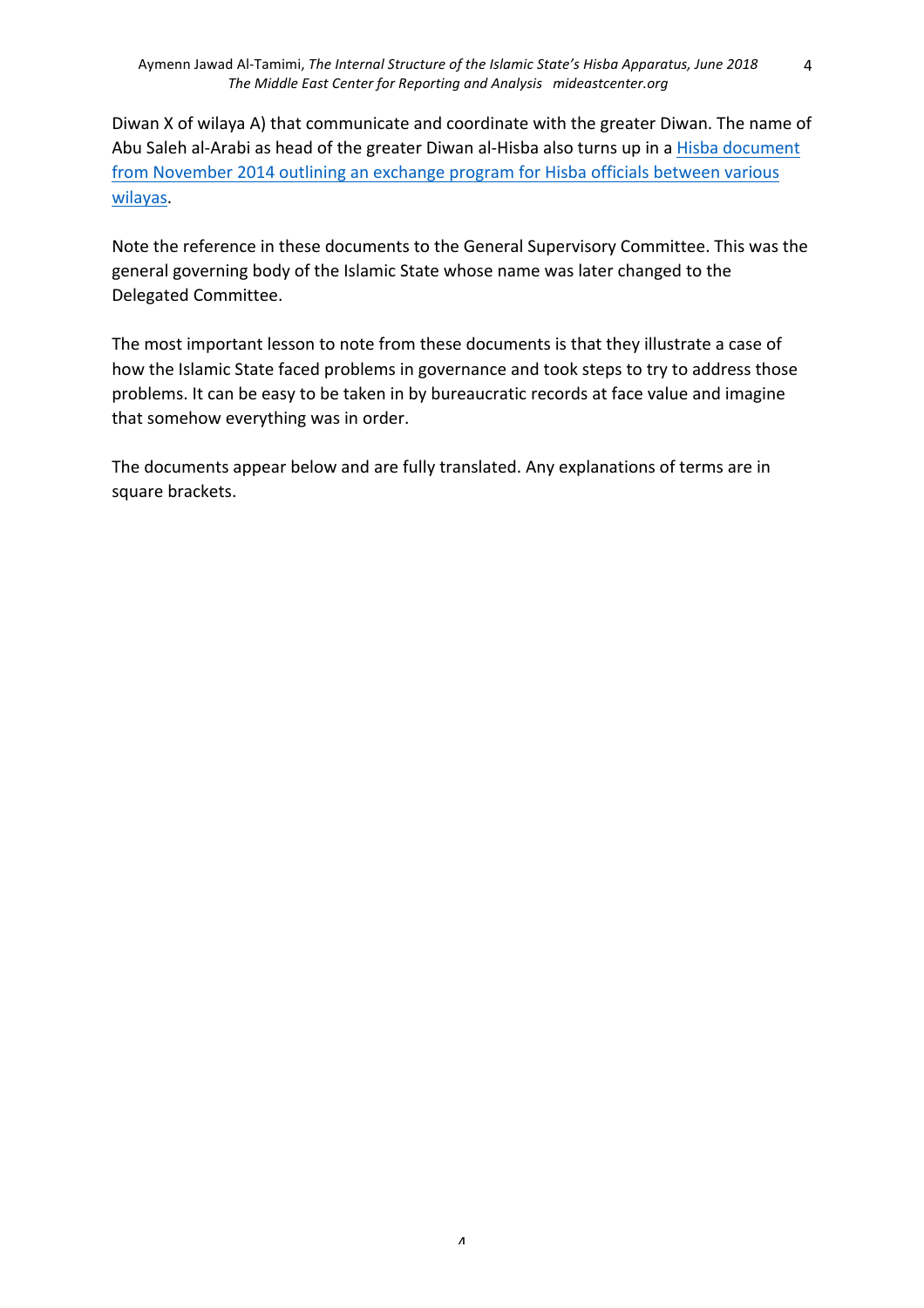الدرق م: 29/ح السدواسة الإسسلامي التاريخ البجري: 1/20/1436هـ كافة غلى منماج النبوة الموافق الميلادي: 13/ 2014/11 دينوان التدسيدة المضمع : تميم بشأن البيكل التنظيمي لحسبة الولايات و مفاصلها .. مع السلام للمشارع في اللجنة العامة المشرفة \_ للاختلاج و الإحاطة . للإملاح والإخاطة لكتابع تستم توالى  $a\sqrt{u}$ . all dolus الع المكرم / أمير المسبة في ولاية السلام عليكم ورحمة الله وبركاته .. وبعد: قلاَّهمية التنظيم الإداري في سير العمل المداني ، و لما لوحظ من تداخل ميام بعض مفاصل الحسبة في الولايات ممّا نتج عنه سوء في التخطيط و العمل .. و لذا فقد تم اعتماد هيكل تنظيمي لحسبة الولايات و مراكزها ومكاتبها ( مرفق بالخطاب) مع ملاحظة ما يلى: 1- هذا التنظيم يُعتبر أساسياً وتُنفى المسبات القديمة . 2- يُمكن فصل (الإداري ) عن (المالي ) إذا احتاجت الجبة إلى ذلك . أو ضمّ مسئولية الأليات لأحدهما . 3- التقيد بمبام كل مفصل . وعده الإدواجية في العمل . 4- اعتماد مسعيات جميع الأقسام في الكاتبات الرسمية . 5- يبدأ عمل الإداريين من الساعة 9 صباحاً كعد أقصى . 6- يبدأ عمل المدانيين من الساعة 8 صباحاً . 7- في حال رغبة أي جهة إضافة منصب حديد – فيُكتب للديوان بها قبل اعتمادها . فعليكم - يارك الله فيكم – العمل بهذه التقسيمات ، و الكتابة للديوان بأسماء منسوبي الحسبة في الولاية الذين يشغلون<br>هذه التناصيب هذه المناصب علماً أنَّ هذا البيكل التنظيمي سبتم التعامل بعه في الجولات الرسمية للديوان على حسبة الحافظات. وفقكم الله وسدد خطاكم... والسلام عليكم ورحمة الله وبركاته رنيس نيوان المسبة der Trees بنوصالح التعريبي ليس ديوان الحسب ع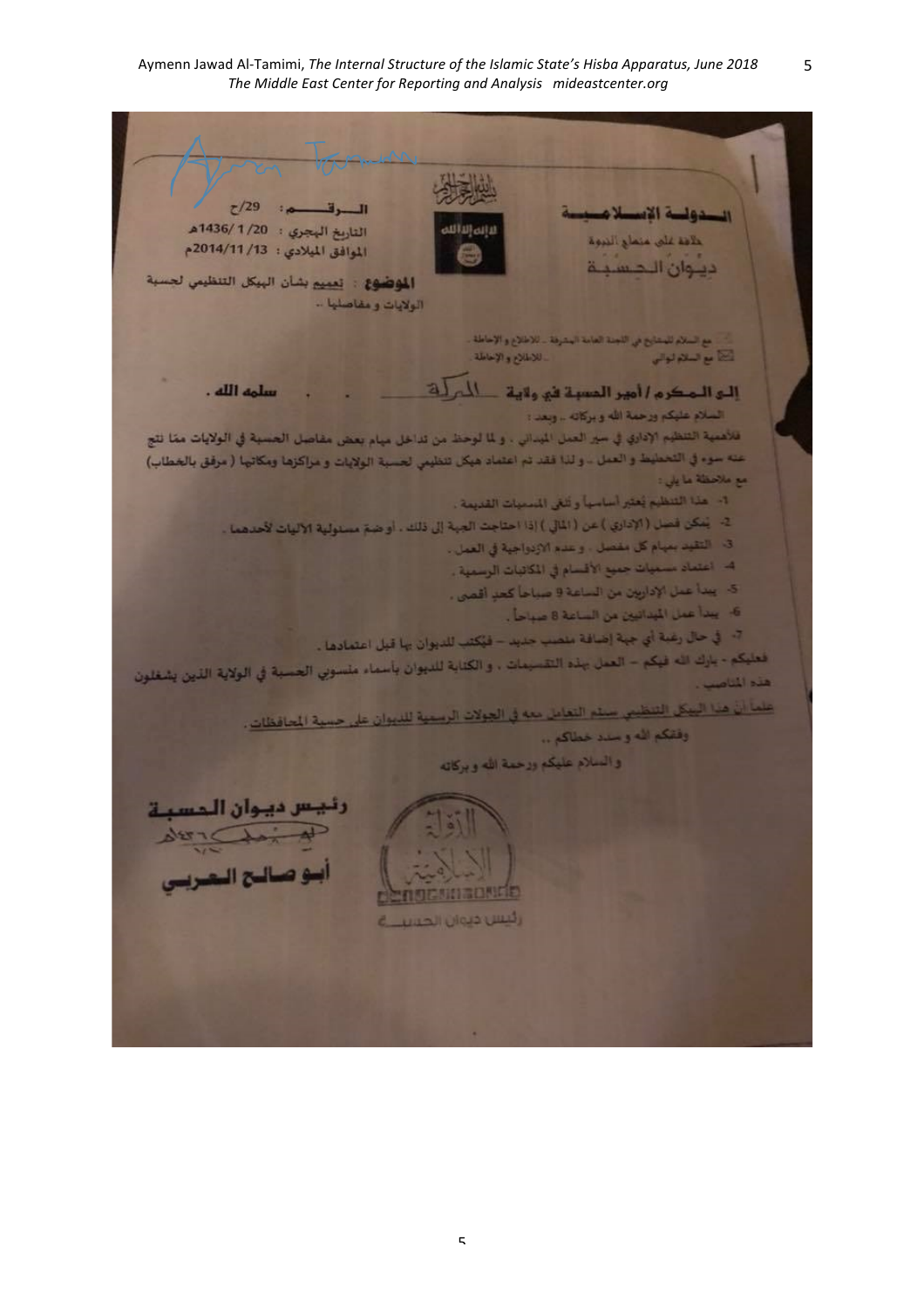**Islamic State Caliphate on the Prophetic Methodology Diwan al-Hisba No. 29/h** Date: 20 Muharram 1436 AH/13 November 2014 CE

# **Subject: statement for distribution on the subject of the organizational framework of the Hisba of the wilayas and sectors**

With regards to the mashayakh in the General Supervisory Committee- for review and acquaintance.

With regards to the wali [provincial governor], for review and acquaintance. To the dear brother, the amir of the Hisba in Wilayat al-Baraka, may God keep him safe.

As-salam alaykum wa rahmat Allah wa barakatuhu. As for what follows:

On account of the importance of administrative organization in the course of field work, and on account of what has been noticed from the overlapping of the assignments of some of the sectors of the Hisba in the wilayas, which has given rise to bad planning and work:

An organizational structure for the Hisba of the wilayas and its centres and offices (attached with the letter) has been adopted, with the following notes:

1. This organization is considered foundational, and the old names are to be cancelled.

2. The administrative official can be separated from the financial official if the party requires that, or there can be inclusion of responsibility for vehicles to one of them.

3. Adherence to the assignments of each sector, and no duplication in work.

4. Adopting the names of all the divisions in official writings.

5. The work of the administrative officials begins from 9 a.m. at the latest.

6. The work of field personnel begins from 8 a.m.

7. In the event that a party wishes to add a new position, one must write to the Diwan about it before adopting it.

So you- may God's blessings be upon you- must implement these divisions, and write to the Diwan with the names of the Hisba personnel in the wilaya who occupy these positions.

Let it be known that this organizational framework will be dealt with in the Diwan's official tours of the Hisba of the provinces. May God grant you success and make right your path. Wa as-salam alaykum wa rahmat Allah wa barakatuhu.

**Head of the Diwan al-Hisba Abu Saleh al-Arabi Islamic State Head of the Diwan al-Hisba**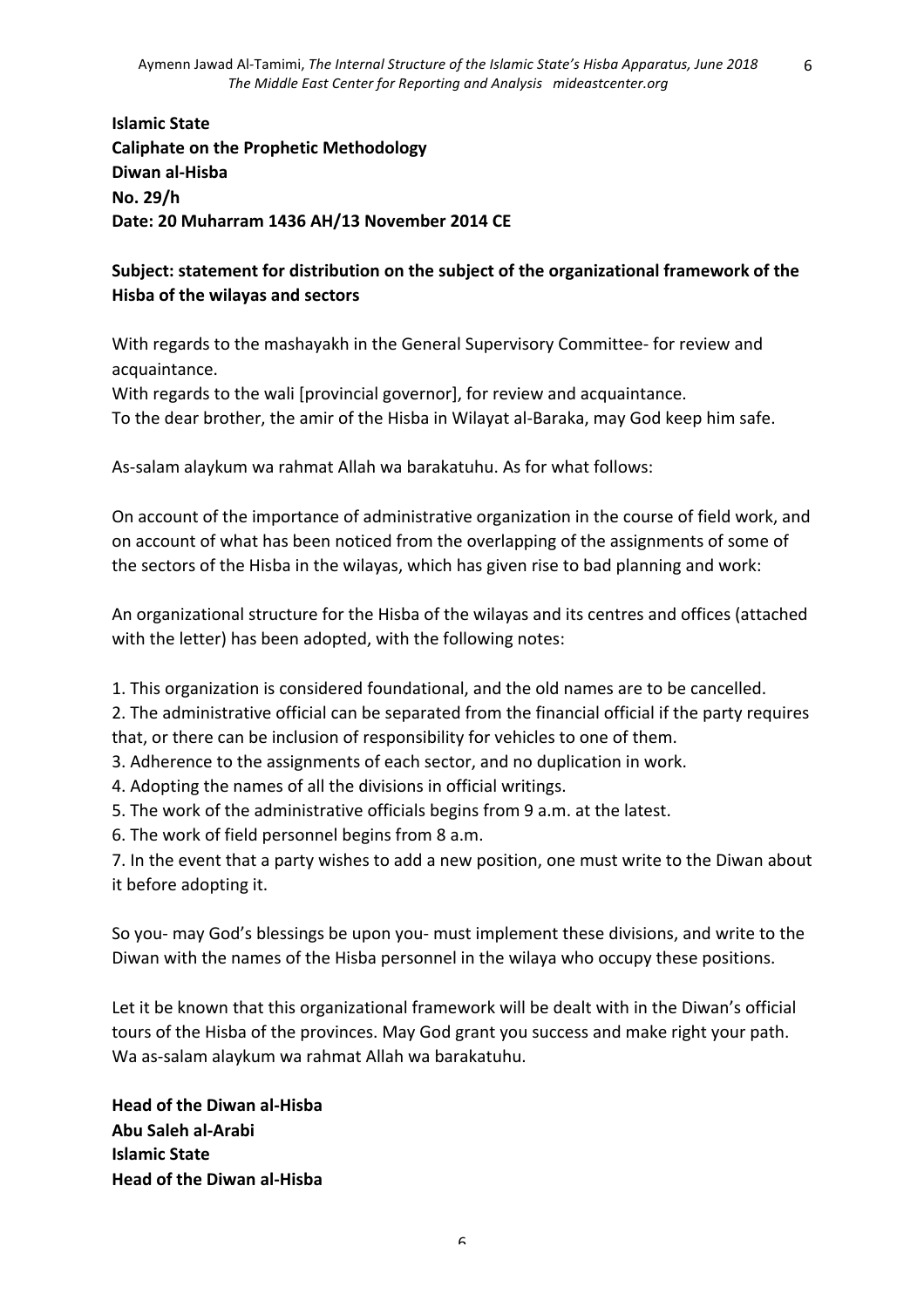وعاسة الاسطلا مسمسة خلقة على منماج النبوة وان الدسية حسبة الرقيات أولاً، البيكل التنظيمي لعسية الولاية : ناظري التسبية في الزاكر الإداري والمالي كاتبا التسبية:  $[-3/2, 3]$  and  $[-3/2, 3]$ فثلثنا المضاح المناود الدالهة العميلة 1- الإشراف على عمل الحسبة في الولاية كاملة . 2- التلسيق مع الوالي فيما يخص أمور الولاية من الناحية العسكرية كالاستنشارات و الرباط و خلافيتها . 3- استقبال المتروزين البقدد للمسية وتوجيهم . 4- إصدار التعليمات و الأوامر - بعد التلسيق مع الديوان و الوالي - يشكل خطي حصراً . و لا تُقبل الأوامر الشفيية 5- الكتابة للديوان في الحالات المستعجلة أو في حالة الإشكالات الإدارية مع المسئولين 6- رفع نقارير العمل لديوان الحسبة بصفة شهربة . و كذلك بيانات متسوبي الحسبة في الولاية . 7- القيام بزبارات لمراكز الحسبة في الولاية كل 15 بوماً 8- التواصل المنتمر مع الديوان. 9- التحقيق في الشكاوى المرفوعة صد ملسوبي الحسبة أو تشكيل لجان للنظر فيها . 10- مخاطبة الجبات المختصات من البينات و الدواوين في الولاية – بشأن المخالفات الشرعية و المنكرات 1- القيام بجميع ميام أمير الحسبة في الولاية في حالة عدم تواجده أو تكليفه رسمياً 2- منابعة العمل في المراكز في الولاية . نا- الإداري والمالي - القيام بالعمل الإداري في حسبة الولاية . جمع و إعداد التقارير الشيرية عن مراكز الحسبة في الولاية . .<br>اعداد يمانات منسوبي الحسبة في الولاية و تحديثها بصفة شهرية بالتعاون مع إداريي الحسبة في المراكز . التنسيق والمتابعة مع الديوان فيما يخص الأمور الإدارية . التنسيق مع إداري الولاية في الأمور الإدارية والمالية صرف استحقاقات المراكز المالية . استلام الكفالات الشهرية للإخوة و توزيعها .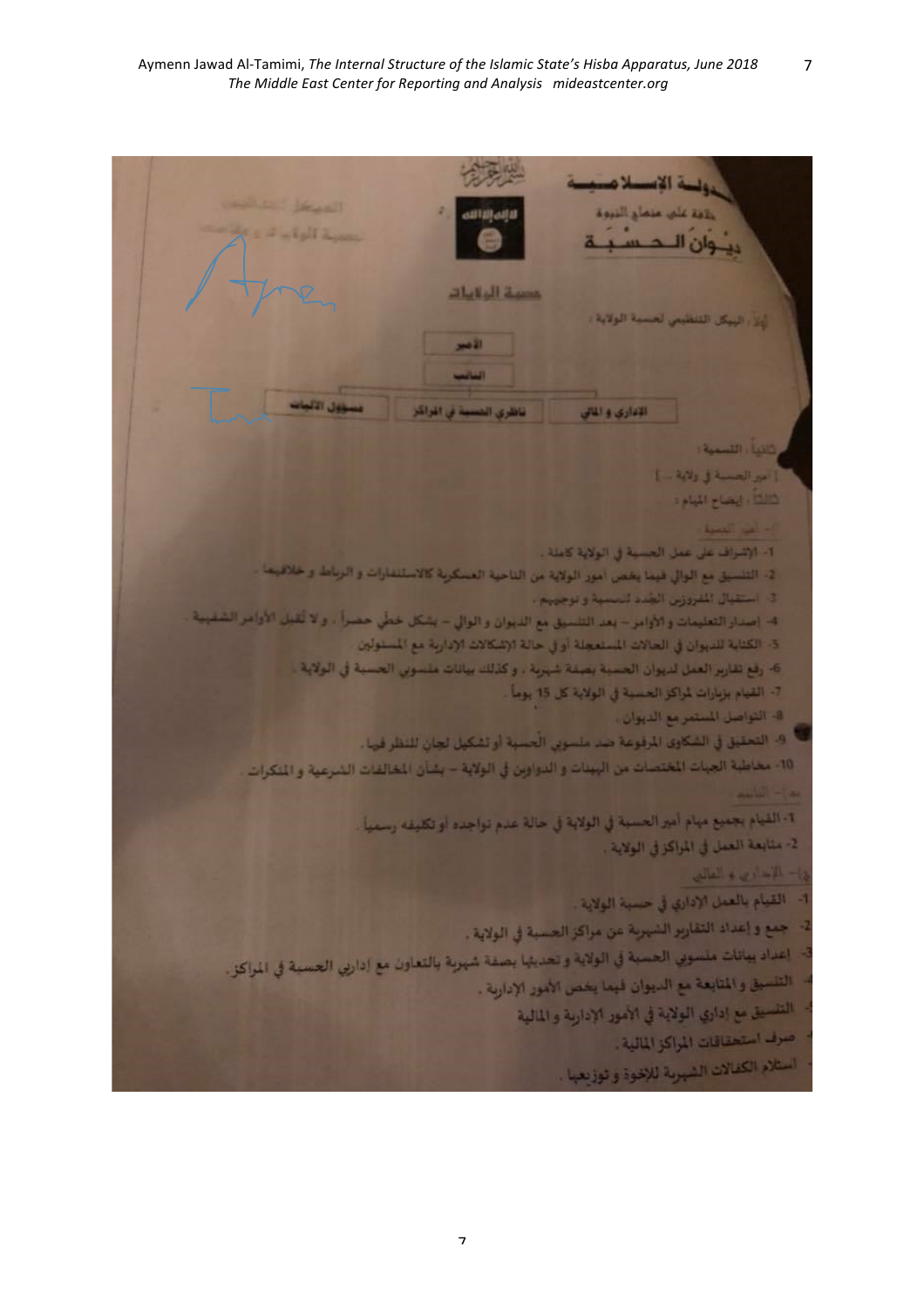#### **Hisba of the Wilayas**

1. The organizational framework for the Hisba of the Wilaya:



## 2. Naming: [amir of the Hisba in a wilaya etc.]

3. Clarifying the assignments.

#### a) Amir of the Hisba

1. Oversight of the work of the Hisba in the entire wilaya.

2. Coordinating with the wali in what concerns the affairs of the wilaya from the military realm like mobilizations, ribat and disagreement between the two of them.

3. Receiving those newly assigned to the Hisba and guiding them.

4. Issuing instructions and orders- after coordinating with the Diwan and the wali- in written form exclusively. Verbal orders will not be accepted.

5. Writing to the Diwan in urgent cases or in the event of administrative problems with the officials.

6. Referring reports on work to the Diwan al-Hisba on a monthly basis, and likewise data on the personnel of the Hisba in the wilaya.

7. Visiting the Hisba centres in the wilaya every 15 days.

8. Continual connection with the Diwan.

9. Verification in complaints raised against Hisba personnel or forming committees to review them.

10. Addressing the particular parties from committees and Diwans in the wilaya on the subject of Shari'i violations and condemned acts.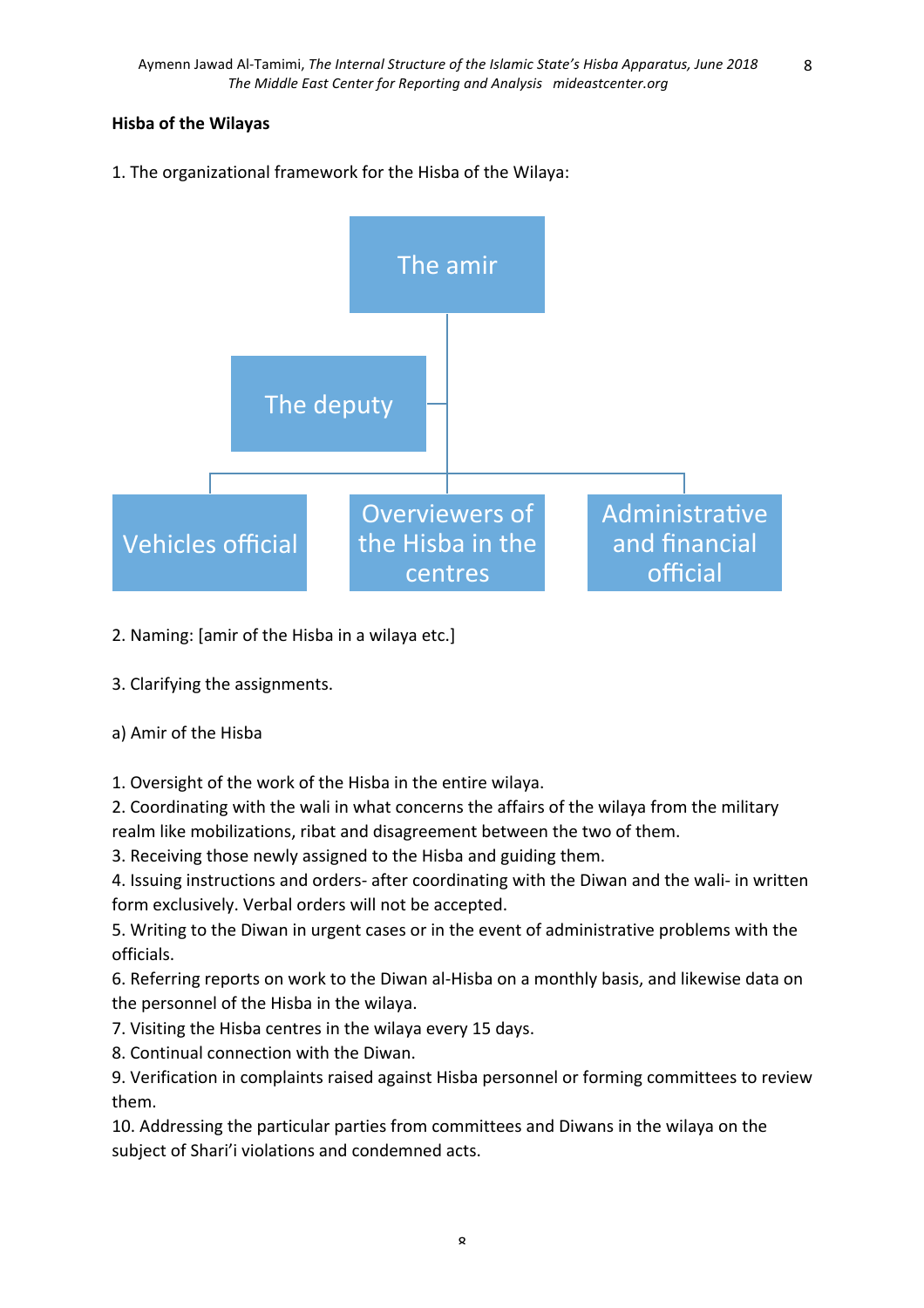# b) Deputy

1. Undertaking all the assignments of the amir of the Hisba in the wilaya in the event that he is not present or is officially entrusted to do so.

2. Tracking work in the centres in the wilaya.

c) Administrative and financial

official

1. Undertaking administrative work in the Hisba of the wilaya.

2. Gathering and preparing the monthly reports about the Hisba centres in the wilaya.

3. Preparing the data on the Hisba personnel in the wilaya and updating them on a monthly

basis in cooperation with the administrative officials of the Hisba in the centres.

4. Coordinating and tracking with the Diwan in what concerns administrative matters.

5. Coordinating with the administrative official of the wilaya in administrative and financial matters.

6. Paying out the financial benefits of the centres.

7. Receiving the monthly salaries and distributing them.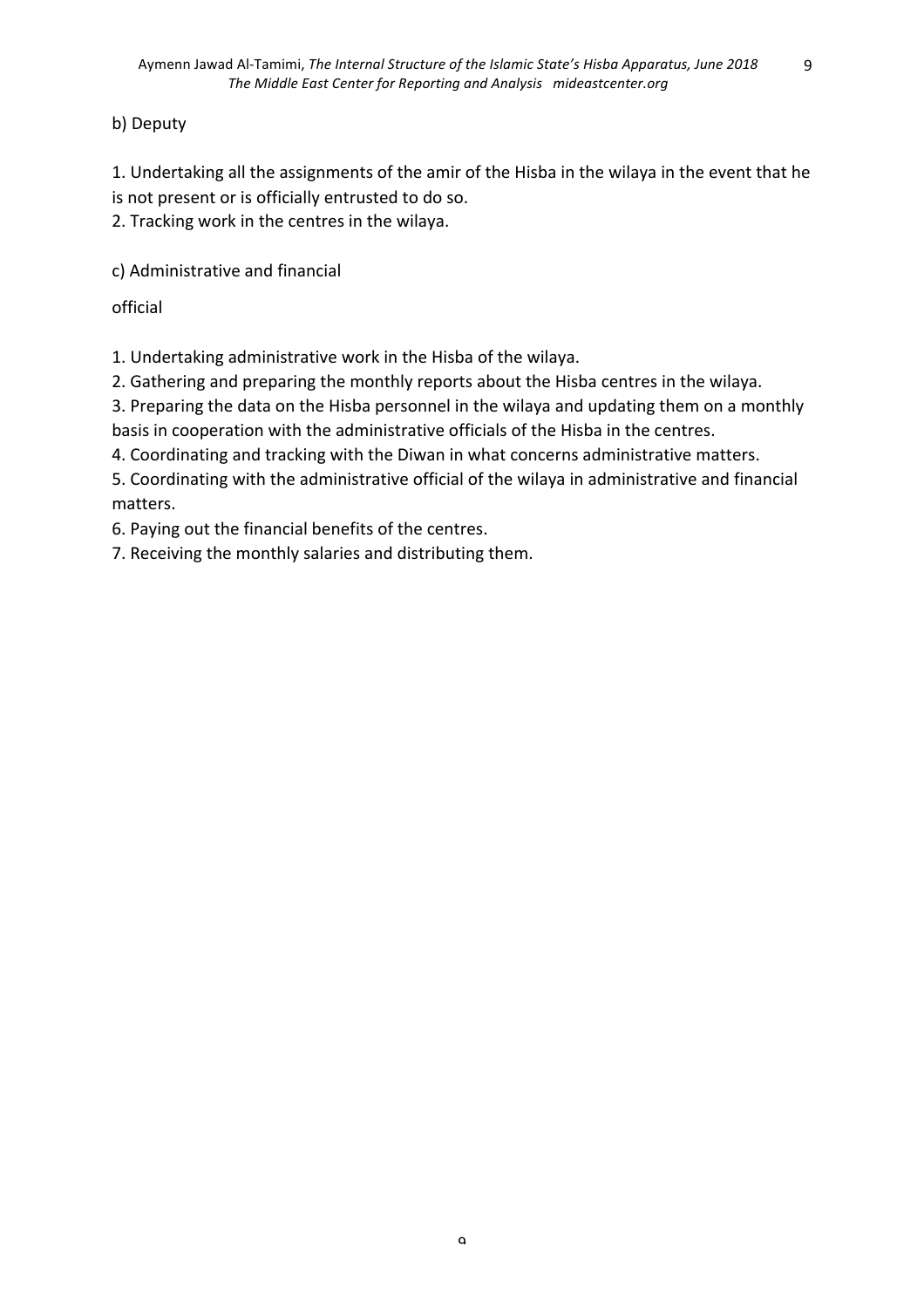Aymenn Jawad Al-Tamimi, The Internal Structure of the Islamic State's Hisba Apparatus, June 2018 The Middle East Center for Reporting and Analysis mideastcenter.org 10



8. Finding appropriate bases for the brothers and preparing them in coordination with the administrative official of the wilaya.

9. Providing the Diwan with copies of communications with the Hisba of the wilaya from other parties.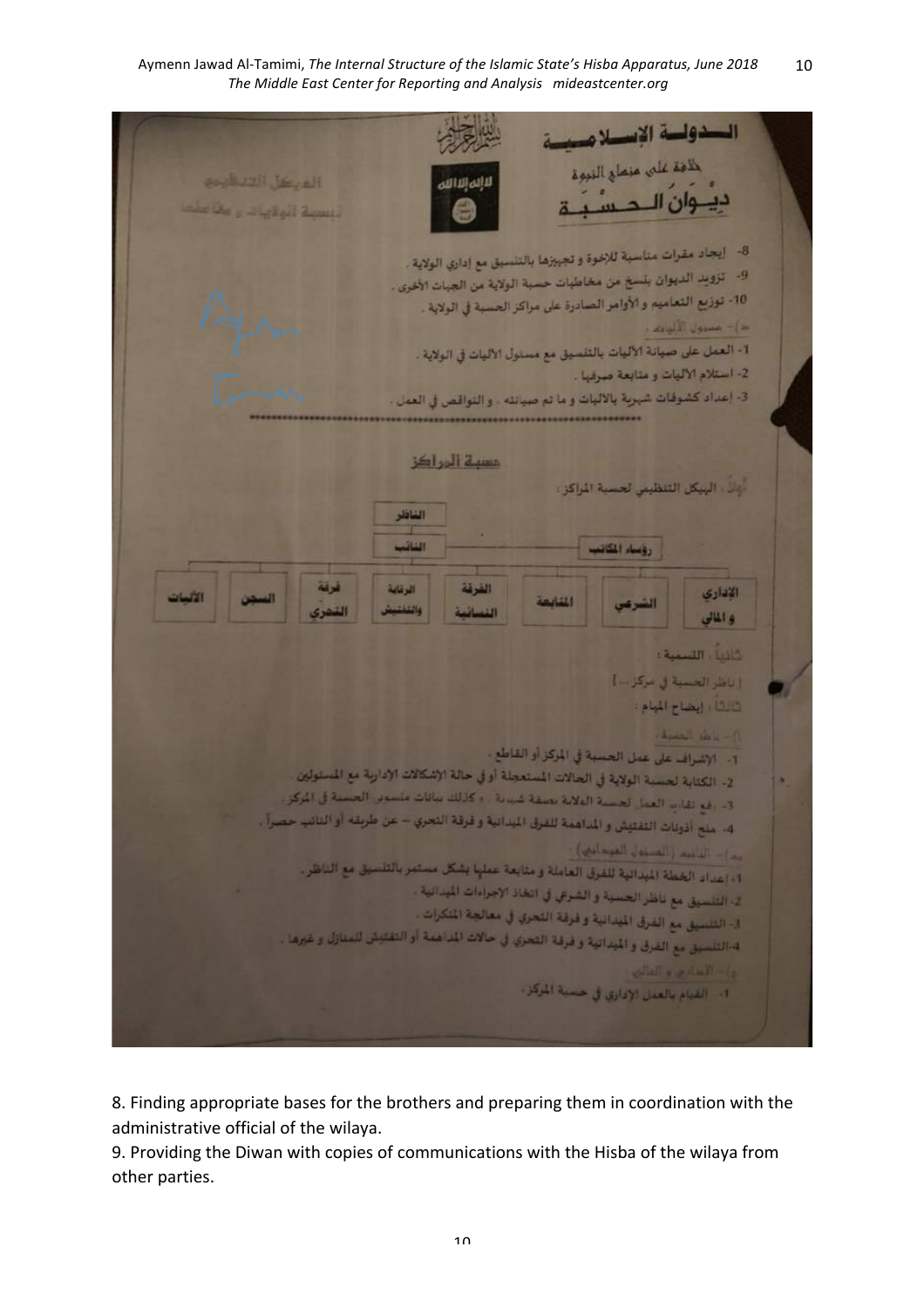10. Distributing statements for distribution and issued orders to the Hisba centres in the wilaya.

d) Vehicles official

1. Working to repair vehicles in coordination with the vehicles official in the wilaya.

2. Receiving vehicles and tracking their usage.

3. Preparing monthly inventories on vehicles and what has been repaired, and the deficiencies in operation.

#### **Hisba of the centres**

1. The organizational framework of the Hisba of the centres



2. Naming:

[Overseer of the Hisba in a centre etc...]

3. Clarifying the assignments.

a) Overseer of the Hisba

1. Overseeing the work of the Hisba in the centre or area.

2. Writing to the Hisba of the wilaya in urgent casesor in the event of administrative problems with the officials.

3. Referring reports on the work to the Hisba of the wilaya on a monthly basis, and likewise data on personnel of the Hisba in the centre.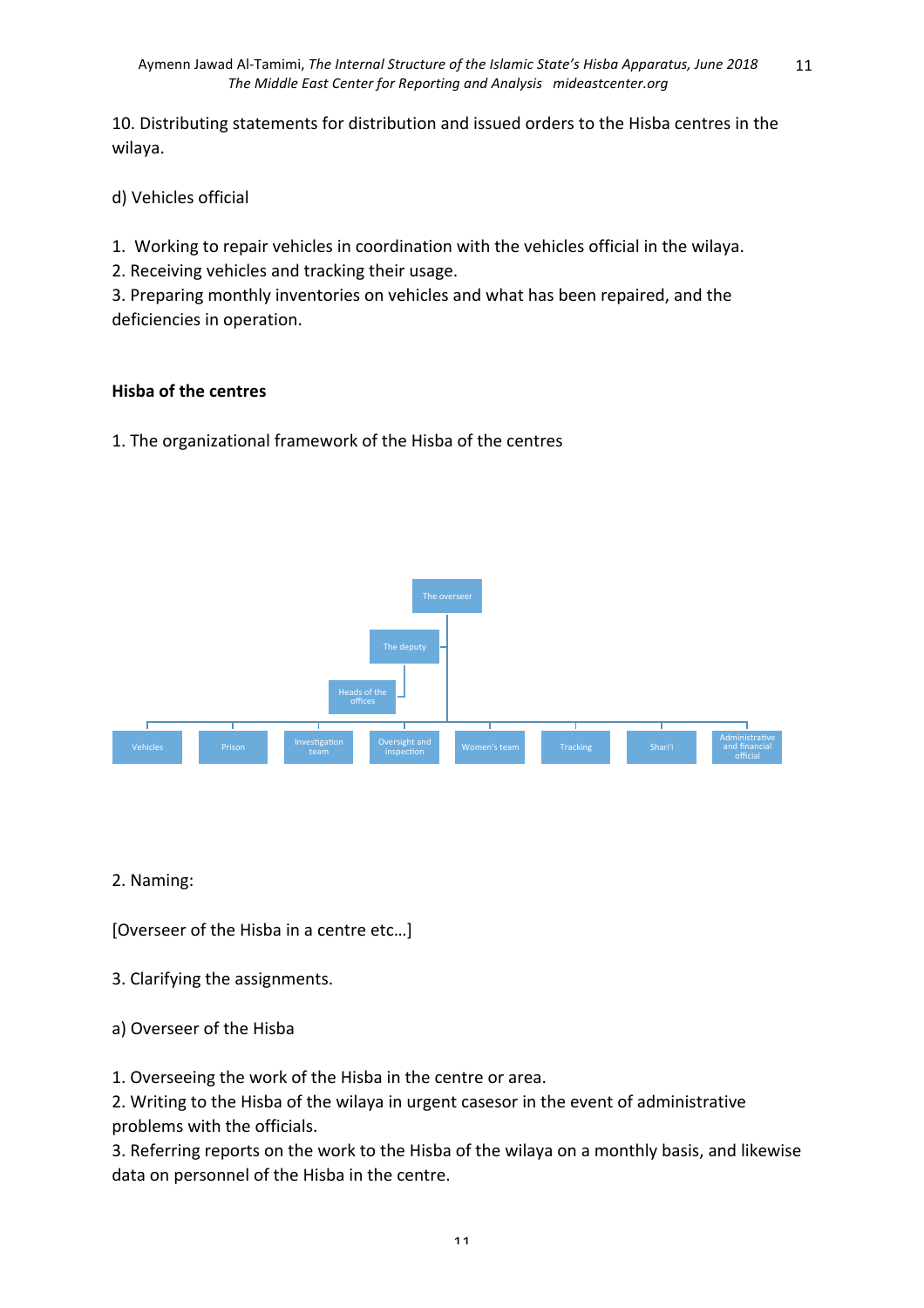4. Granting permits for inspection and assault to the field teams and investigation team, through him or the deputy exclusively.

b) Deputy (field official)

1. Preparing the field plan for the operating teams and tracking their work on a continual basis in coordination with the overseer.

2. Coordinating with the Hisba overseer and the Shari'i in adopting field procedures.

3. Coordinating with the field teams and investigation team in resolving condemned acts.

4. Coordinating with the field teams and investigation team in cases of assault or inspection of dwellings and the like.

c) Administrative and financial official

1. Undertaking administrative work in the Hisba of the centre.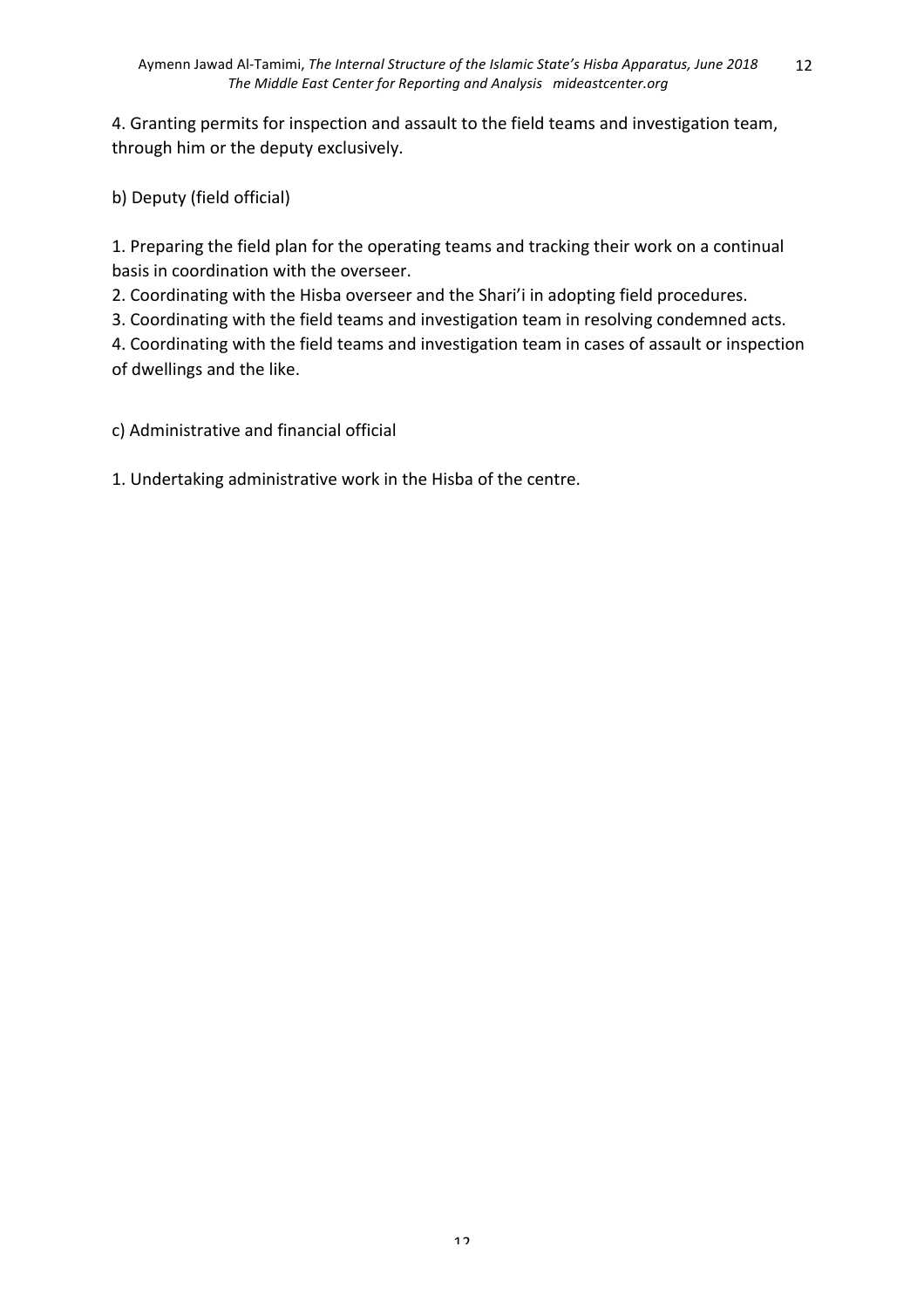

2. Gathering and preparing monthly reports about the Hisba centres [sic: offices?] in the centre.

3. Preparing data on the Hisba personnel in the centre and updating them on a monthly basis.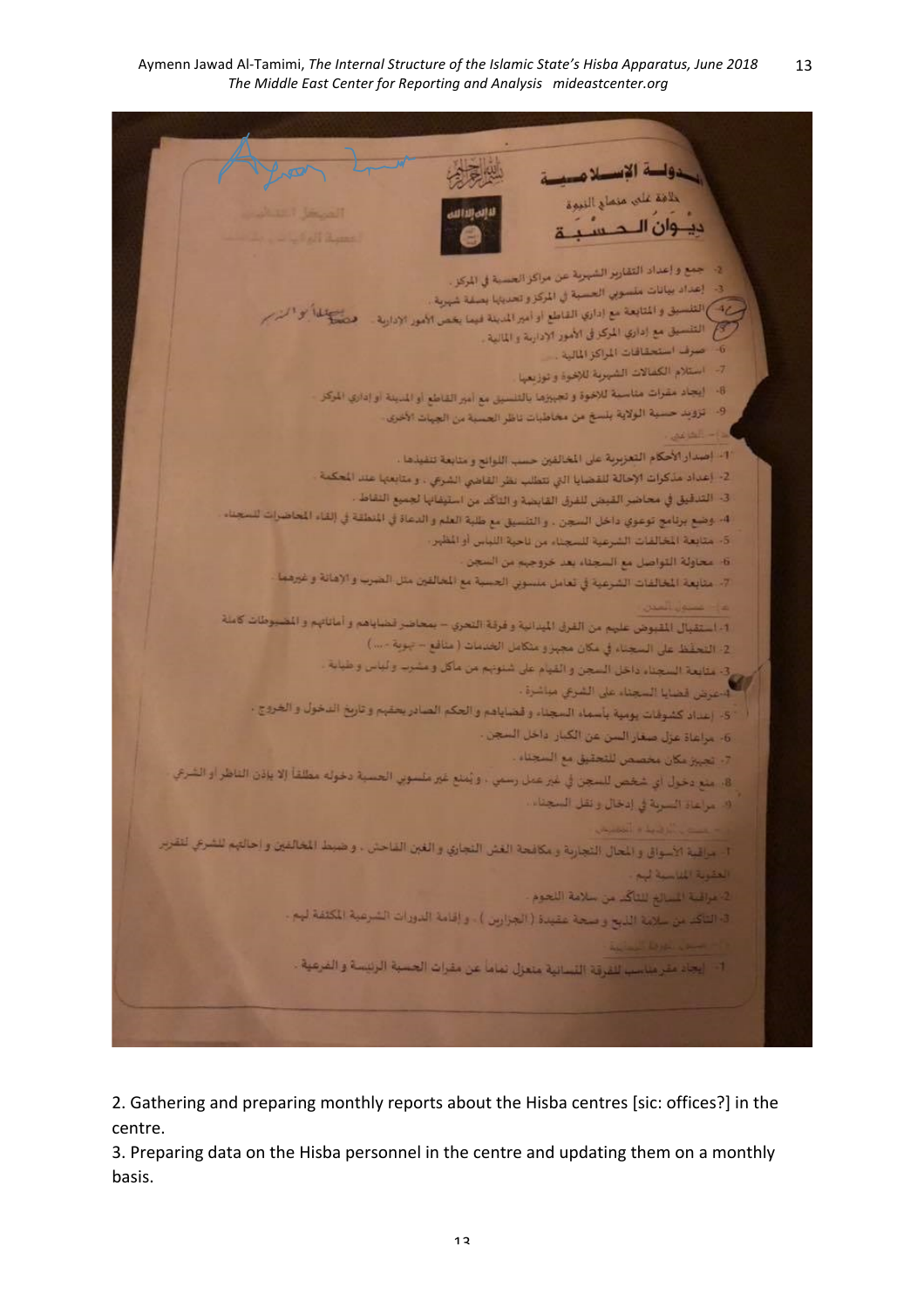4. Coordinating and tracking with the administrative official of the area or the amir of the city in what concerns administrative matters.

5. Coordinating with the administrative official of the centre in administrative and financial matters.

6. Paying out the financial benefits of the centres.

7. Receiving monthly salaries for the brothers and distributing them.

8. Finding appropriate bases for the brothers and preparing them in coordination with the amir of the area or the city or the administrative official of the centre.

9. Providing the Hisba of the wilaya with copies of communications with the overseer of the Hisba from other parties.

## d) Shari'i

1. Issuing reprimand rulings against violators according to the tables and tracking their implementation.

2. Preparing notices of referral to the judiciary that require the view of the Shari'i judge, and tracking them at the court.

3. Accuracy in the arrest teams' arrest reports and ensuring their completion in all points.

4. Putting in place an awareness-raising program inside the prison, and coordinating with students of 'Ilm and prechers in the area in giving lectures to the prisoners.

5. Tracking Shari'i violations by the prisoners in the realm of clothing and appearance.

6. Trying to keep in contact with the prisoners after they leave the prison.

7. Tracking Shari'i violations in how the Hisba personnel deal with the violators such as hitting, degradation and other things besides them.

#### e) Prison official

1. Receiving those detained by the field teams and investigation team- with their cases' reports, their guarantees and things seized in their entirety.

2. Looking after the prisoners in a prepared place and complete with services (facilities, ventilation etc.).

3. Tracking the prisoners inside the prison and looking after their needs from food, drink, clothing and medical matters.

4. Displaying the prisoners' cases to the Shari'i directly.

5. Preparing daily lists of the names of the prisoners, their cases, the judgement issued regarding them and date of entry and exit.

6. Ensuring the separation of the young from the old inside the prison.

7. Preparing a specified place for verification with the prisoners.

8. Preventing the entry of any person into the prison in unofficial work, and those not affiliated with the Hisba are absolutely barred from entering except by permission of the overseer or the Shari'i.

9. Ensuring secrecy in inserting and transferring prisoners.

f) Oversight and inspection official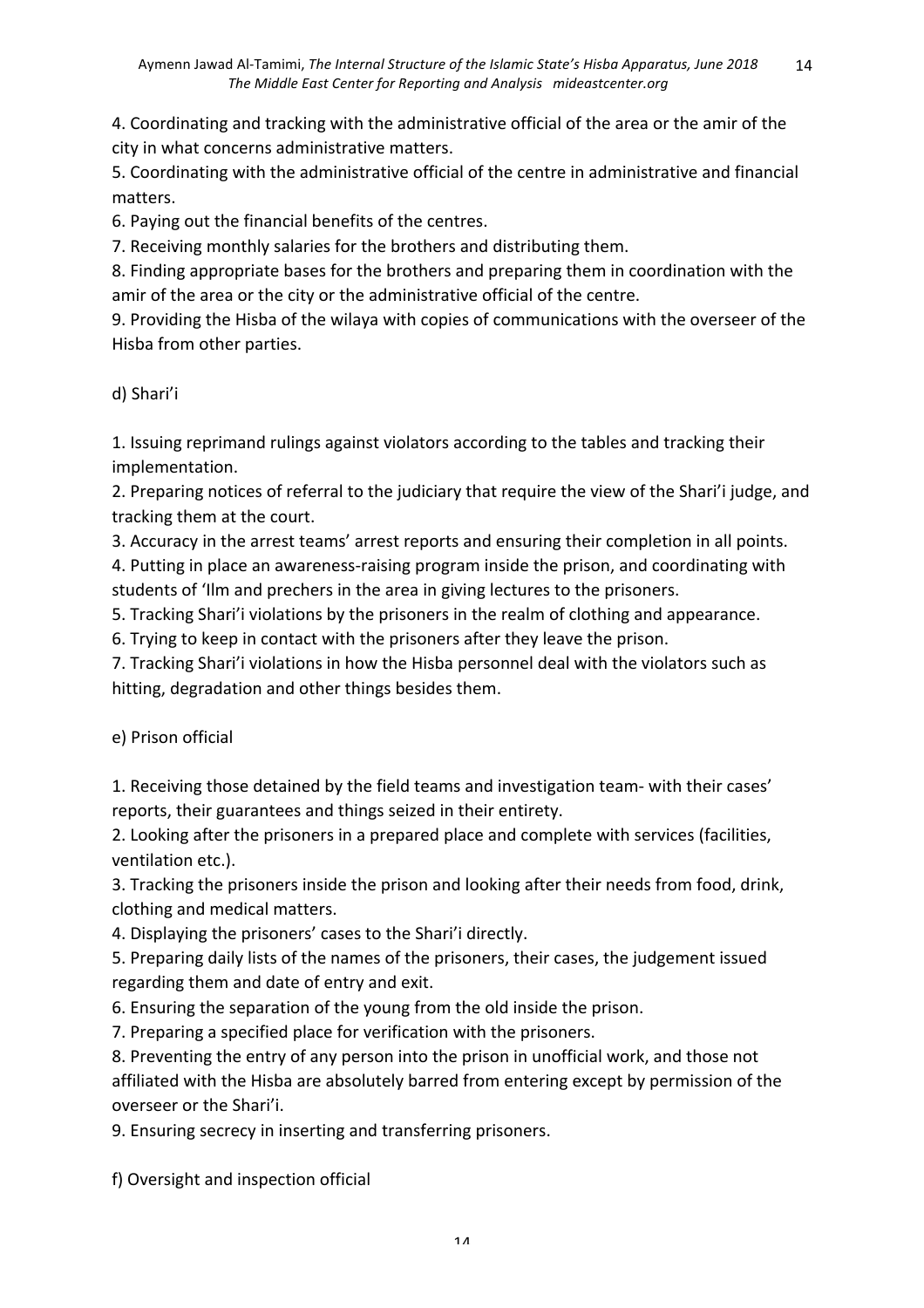1. Overseeing the markets and shops and preventing market swindling and monstrous fraud, and catching violators and referring them to the Shari'i for a report of the appropriate punishment for them.

2. Overseeing the slaughterhouses to ensure the safety of the meats.

3. Being sure of the safety of the slaughter and soundness of the creed of the butchers, and establishing intensive Shari'i courses for them.

g) Women's team official

1. Finding an appropriate base for the women's team completely separate from the principal and divisional Hisba bases.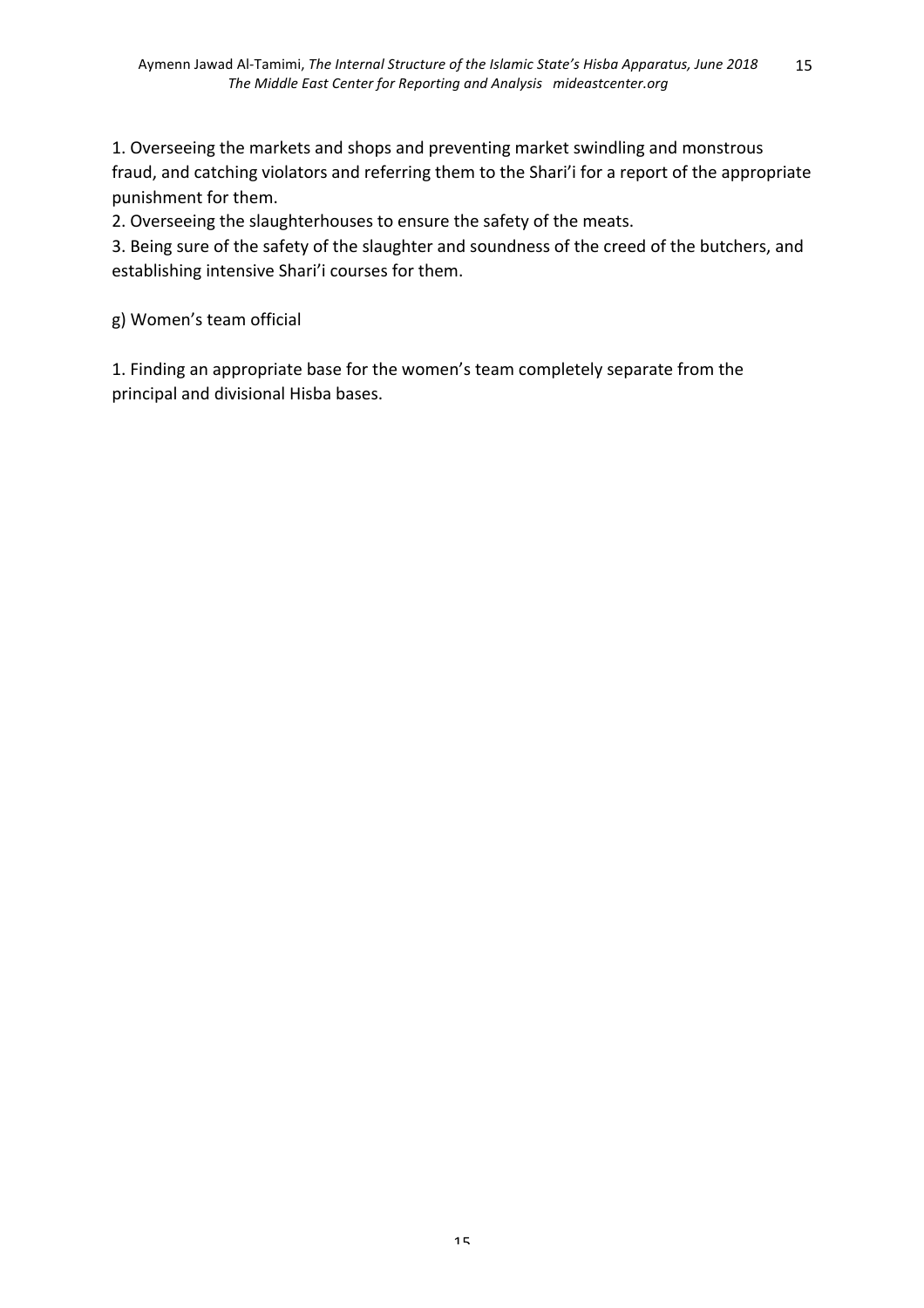| الصدواسة الإسكلامسيسة<br>للأفة غلى منماج النبوة<br>للإنم اللالك                                                                                                                                                                                                                                                                                                                                                                                                                                                                                                                                                                                                                                                                                                                                                                     |
|-------------------------------------------------------------------------------------------------------------------------------------------------------------------------------------------------------------------------------------------------------------------------------------------------------------------------------------------------------------------------------------------------------------------------------------------------------------------------------------------------------------------------------------------------------------------------------------------------------------------------------------------------------------------------------------------------------------------------------------------------------------------------------------------------------------------------------------|
| المركل الشناسي<br>ديــوان الــمــســبــة<br>Ø<br>المسبك الوقول وعانه واست                                                                                                                                                                                                                                                                                                                                                                                                                                                                                                                                                                                                                                                                                                                                                           |
| 2- متابعة جميع ما يخص القساء و ما يجدث مين من مخالفات شرعية مثل اللياس والتَّمص والتعطر.<br>صرف مستحقات الأخوات المالية .<br>4- توفير الحجاب الشوعي مع الغرقة النسالية الميدانية .<br>5- متابعة الخالفات الشرعية في المعلات التجارية الخصصة لللساء .<br>6- القيام بجولات على المدارس والمعاهد و الكليات اللسانية لتقديم النصح . وضيط الخالفات و الكتابة قبيا لناظر المركز<br>7- مناصحة من بتم القبض علينٌ من اللساء<br>8- [حراء عمليات [ الأستشمام ] في حال كون المهمة بتعاطي المسكر [ امرأة ] .<br>9- . مرافقة الفرق المدانية أو فرقة التعري للمداهمة و التفتيش في حال كون المراد القبض علينَ [ تساء ] ما أمكن ذلك<br><u>دا – مستر، الألوات،</u> و<br>1- العمل على صيانة الأليات بالتلسيق مع مسلول الأليات في المركز .<br>2- استلام الأليات ومنايعة صرفيا .<br>3- إعداد كشوفات شهرية بالأليات وما تمّ صيانته . والتواقص في العمل . |
| وكاتب الصبية<br>أُولاً - الهيكل التنظيمي للحسبة في المكانب :<br>مستول المكتب<br>التائب                                                                                                                                                                                                                                                                                                                                                                                                                                                                                                                                                                                                                                                                                                                                              |
| الغرق المدائمة<br>الإداري و المالي<br>لتسبب اللسمية:<br>ا مسئول مكتب الحسبة في - أ<br>شاشد ايضاح الميام:<br>لسير عمل الحسبة في المنطقة .                                                                                                                                                                                                                                                                                                                                                                                                                                                                                                                                                                                                                                                                                            |
|                                                                                                                                                                                                                                                                                                                                                                                                                                                                                                                                                                                                                                                                                                                                                                                                                                     |